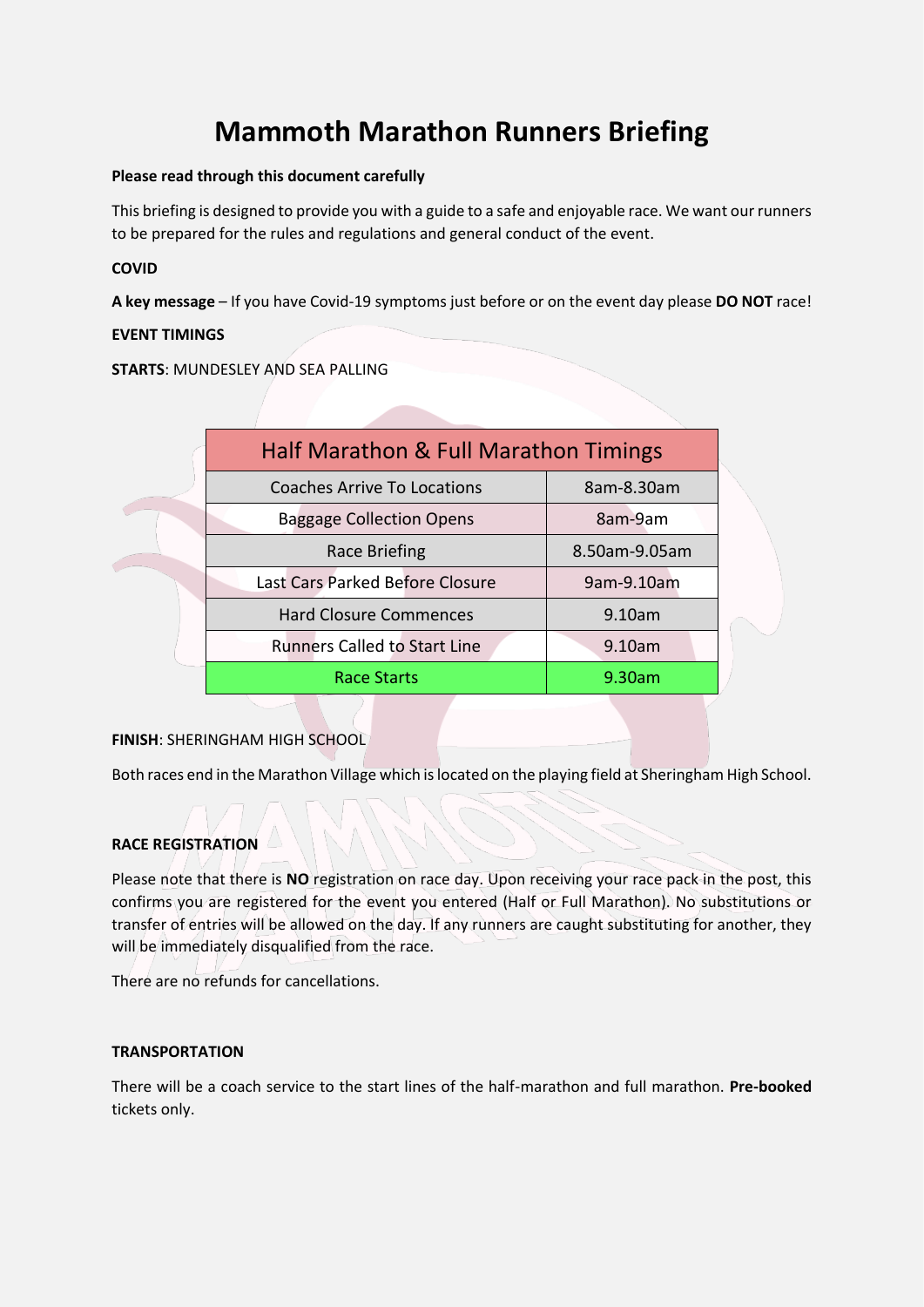# **RACE PACK**

All runners will have received a race pack in the post which includes your **Race Number** with microchip attached to the back (Please **DO NOT** remove or bend this as it may affect your entry into the race or the timing equipment's ability to record your time), and **Baggage Tag**.

Please note that there is **NO** race pack pick-up on Race Day.

#### **BAGGAGE TRANSFER**

We will transfer one bag per participant from the starts to the finish. You have a tear off strip at the bottom of your race number which should be attached to your bag. Please ensure your bag is with our team well in advance of the start of the race to avoid a rush.

**Please note**: Although every care will be taken to transfer baggage safely and securely organisers do not take responsibility for any lost or damaged belongings, and participants who choose to use this service do so at their own risk.

# **RACE ROUTE**

The mammoth Marathon course is certified by the UKA (UK Athletics). The Half Marathon will start at Mundesley, with the Full Marathon starting at Sea Palling, both finishing at Sheringham High School.

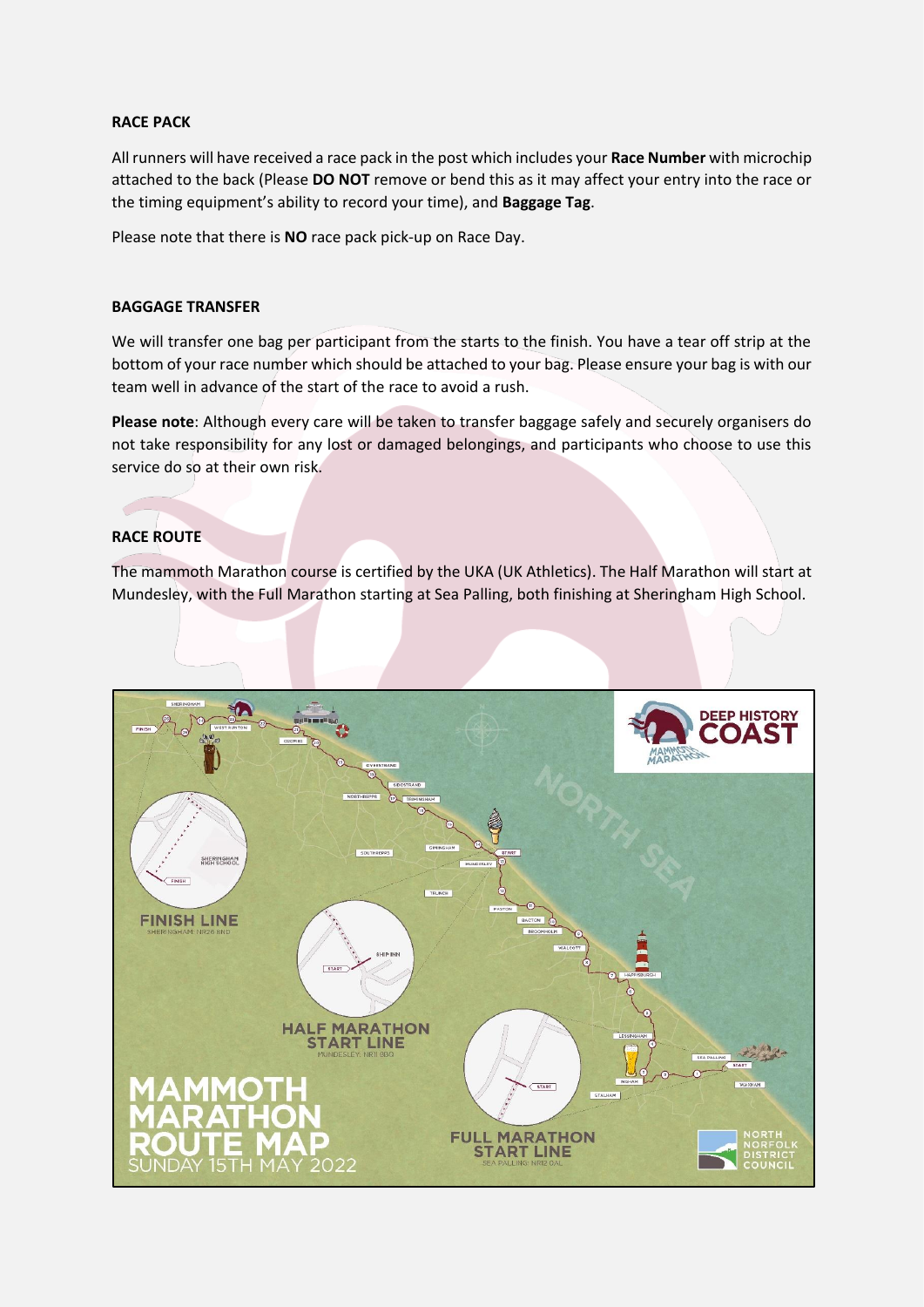#### **CUT OFF TIMES**

Time limits are in place for both races, with 3 hours allowed to complete the half marathon and 6 hours to complete the full. If any runners in the full marathon pass through Mundesley later than 12:30 they will be given a courtesy ride to the finish line.

#### **RACE DAY BRIEFING**

Before the start of both events, runners will be called to assemble at the Start Village for the pre-race briefing. This briefing is compulsory and will be a basic refresher of this document as well as any changes to the general conduct of the race, safety concerns and conditions on the day.

Information that will be covered includes: course layout, marshalling and traffic management, drink stations, and any road hazards.

You need to be race ready at the time of the pre-race briefing, as straight after the briefing you will be asked to head to your start-line pen according to your time.

Runners should run on the **left** hand side of the road unless directed otherwise by an official or marshal. **Do not** run in the middle of the road. Both races are conducted on public roads that are not closed to local traffic. There will be some signs displayed along the course to caution drivers that there are runners on the road and to reduce speed. When crossing roads, ensure that it is safe before proceeding and cross quickly.

There may be potholes in the road, please exercise caution.

**IPods/music players/head phones are not allowed for safety reasons. This course is on open roads and it is important competitors are able to hear the traffic or instructions.**

**Under UKA regulations there are no buggys or dogs on leads allowed.**

#### **HYDRATION STATIONS**

There are a number of drinks stop along the route at miles 2.5, mile 6, mile 9, mile 12, mile 16 (mile 3 Half), mile 18.5 (mile 5 Half) mile 21.5 (mile 8.5 Half) and mile 24 (mile 11 Half).

#### **FINISHERS BAG**

Once you have crossed the finish line you will be directed to the recovery area. Here you can collect your all-important commemorative finishers medal and goodie bag at the marathon village. A snack and water will also be in your goodie bag.

#### **TOILETS**

There are porta-loos at both starts (Half and Full) and then some villages have toilet blocks along the route. There are more porta-loos at the finish village at Sheringham High School.